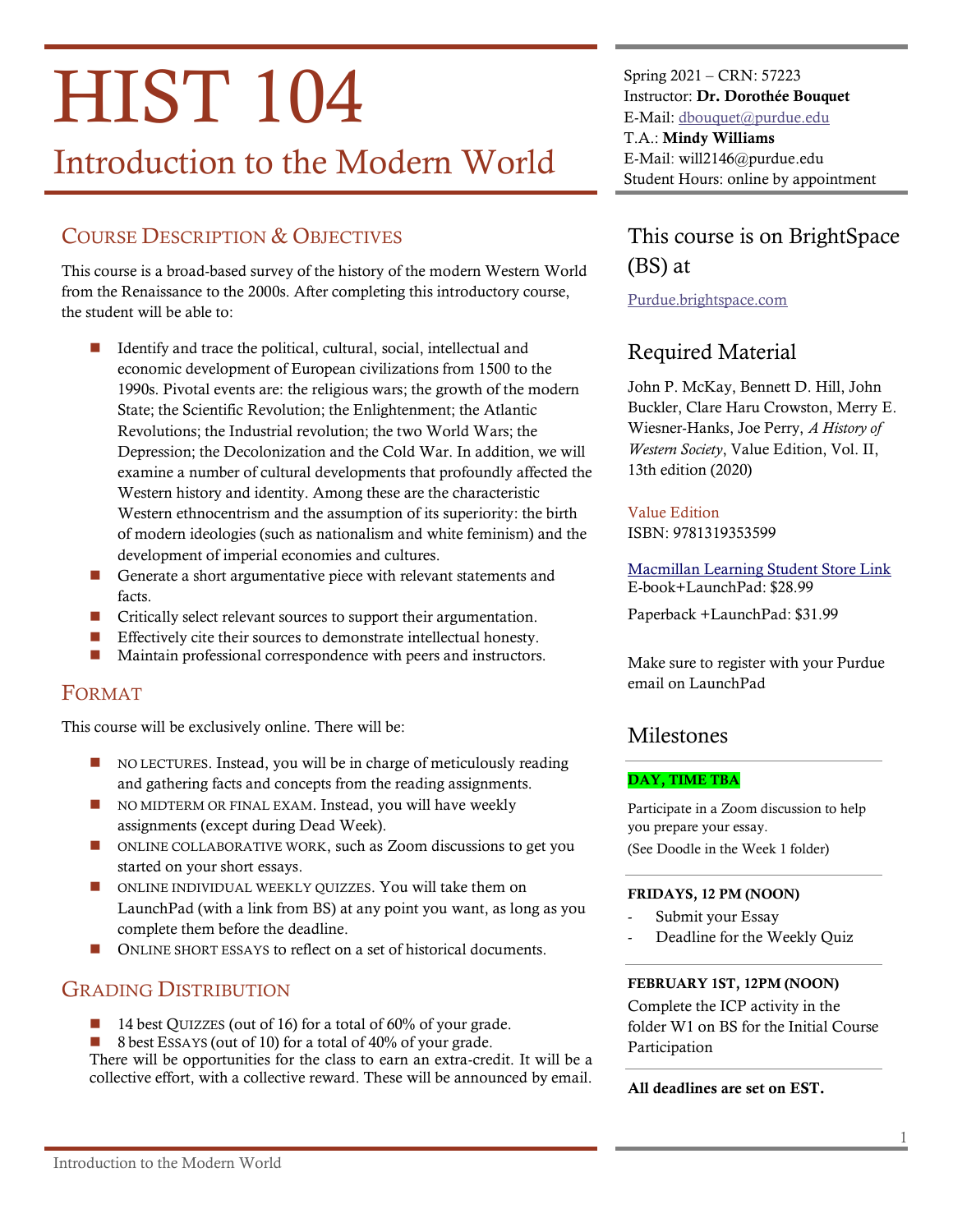# ACADEMIC PROCEDURES AND REGULATIONS

## Attendance & Absences

The University expects that students will attend online and traditional classes for which they are registered. At times, however, either anticipated or unanticipated absences can occur, especially with the current pandemic unfolding worldwide. Therefore, I will drop the lowest 2 quiz and essay grades out of everyone's final grade, so that everyone can skip 2 weeks of assignments if they need. If a student needs accommodation for more than two weeks of absence, they will have to contact the Office of the Dean of Students at (765) 494-1747 to discuss needs for support.

## In the Event a Student is Quarantined/Isolated

If you become quarantined or isolated at any point in time during the semester, in addition to support from the Protect Purdue Health Center, you will also have access to an Academic Case Manager who can provide you academic support during this time. Your Academic Case Manager can be reached at [acmq@purdue.edu](mailto:acmq@purdue.edu) and will provide you with general guidelines/resources around communicating with your instructors, be available for academic support, and offer suggestions for how to be successful when learning remotely. Importantly, if you find yourself too sick to progress in the course, notify your academic case manager and notify me via email or Brightspace. We will make arrangements based on your particular situation. The Office of the Dean of Students (odos@purdue.edu) is also available to support you should this situation occur.

## Initial Course Participation

I am required to report your "Initial Course Participation" to the Registrar's Office by 2/1, 12PM. To be "attending" this course, you need to complete your ICP activity, located in your W1 folder on BS. If you do not complete it by the due date, you will be reported as "absent".

## Accommodations

Purdue University strives to make learning experiences as accessible as possible. If you anticipate or experience physical or academic barriers based on disability, you are welcome to let me know so that we can discuss options. You are also encouraged to contact the Disability Resource Center at  $\text{drc}(\vec{a})$  purdue.edu or by phone: 765-494-1247.

## Learning climate

Purdue University is committed to maintaining a community which recognizes and values the inherent worth and dignity of every person; fosters tolerance, sensitivity, understanding, and mutual respect among its members; and encourages each individual to strive to reach their own potential. In pursuit of its goal of academic excellence, the University seeks to develop and nurture diversity. The University believes that diversity among its many members strengthens the institution, stimulates creativity, promotes the exchange of ideas, and enriches campus life. Purdue's nondiscrimination policy can be found [here.](http://www.purdue.edu/purdue/ea_eou_statement.html)

# Grading Scale

 $A+= 97 - 100\%$  $A = 94 - 97%$  $A = 90 - 94\%$  $B+=87-90%$  $B = 84 - 87\%$  $B = 80 - 84%$  $C+= 77-80%$  $C = 74 - 77\%$  $C = 70 - 74%$  $D+= 67 - 70%$  $D = 64 - 67\%$  $D = 60 - 64%$  $F= 0 - 60%$ 

This course is not graded on a curve.

# Disclaimer

In the event of a major campus emergency, the above requirements, deadlines, and grading policies are subject to changes that may be required by a revised semester calendar. Any such changes in this course will be posted once the course resumes on BrightSpace or can be obtained by contacting the professor via email.

# Land Acknowledgment

Before we begin today, we would like to acknowledge the ancestral home of the first people who lived on the land Purdue University now occupies. There are no monuments, signs, or named building that acknowledge the first people. We should do better. We must do more. The least we can do today is acknowledge those ancestral and historic people, including the Potawatomi and Miami, and acknowledge them for being the first stewards of this land.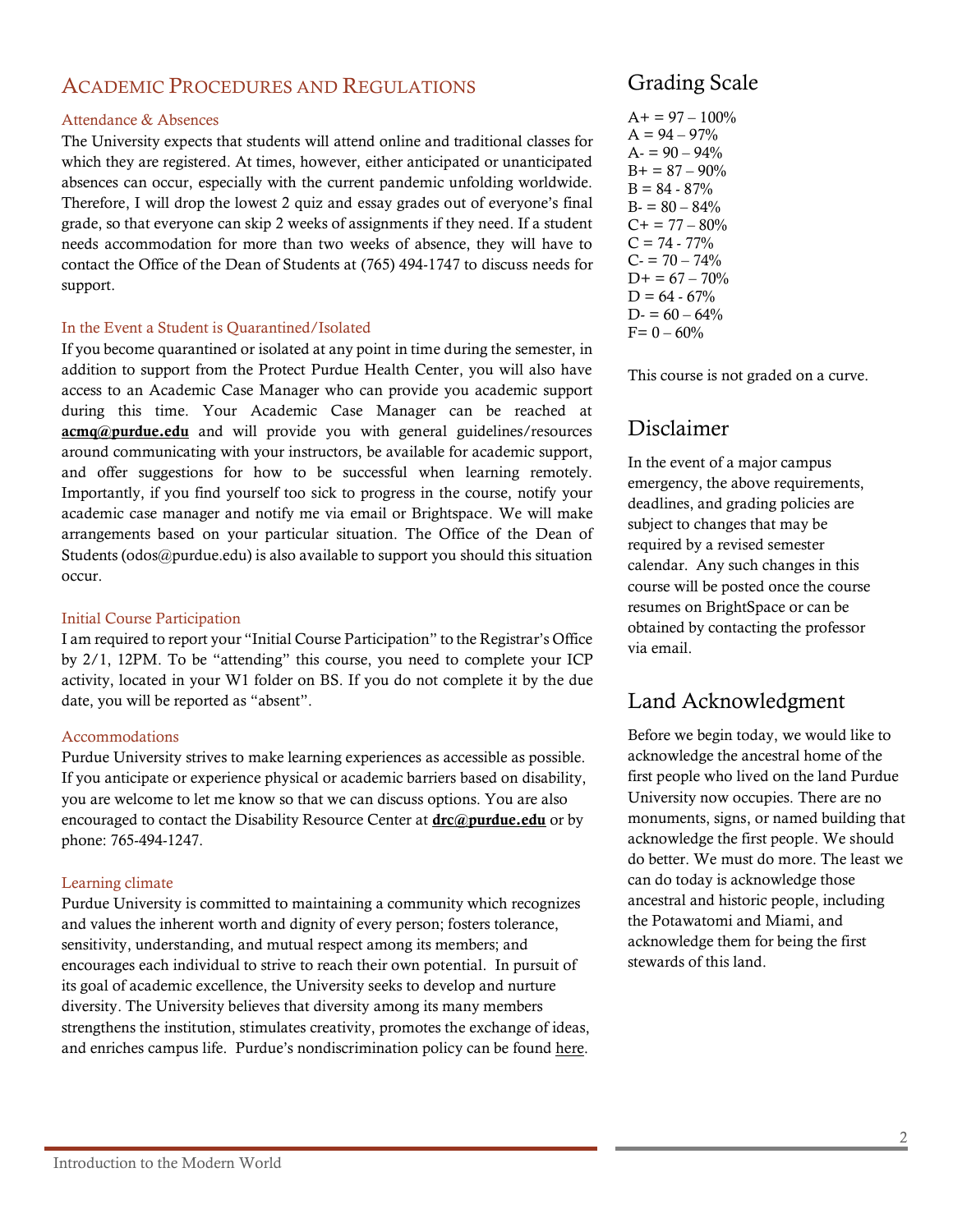This means that we will not tolerate behaviors that deny the existence or experience of others in this course. It is my prerogative to redirect such disruptive, harassing, disrespectful behavior to the Dean of Students.

## Purdue Honors Pledge

As a boilermaker pursuing academic excellence, I pledge to be honest and true in all that I do. Accountable together - we are Purdue.

Academic integrity is one of the highest values that Purdue University holds. Individuals are encouraged to alert university officials to potential breaches of this value by emailing  $integrity@purdue.edu$ . While information may be submitted anonymously, the more information that is submitted provides the greatest opportunity for the university to investigate the concern.

---------------------------------------------------------------------------------------------------------------

# HOW TO FOSTER A GOOD RELATION WITH YOUR ONLINE INSTRUCTOR AND TEACHING ASSISTANT

## KEEP IN TOUCH WITH YOUR INSTRUCTOR

- Inform me of your need(s) for accommodation: longer absence than 2 weeks? Unreliable access to internet?
- Inform me if you are graduating at the end of the semester

## BUT BEFORE EMAILING YOUR INSTRUCTOR AND/OR YOUR TA:

- $\blacksquare$  Read the syllabus and the assignment guidelines. Check the Q/A forum on BrightSpace. Your question may already be answered.
- Read the feedback we give you for each of your writing assignments on Gradescope
- Email me directly if you want to discuss an absence, or accommodations for a disability.
- If you have a technical issue (for ex: you can't log in), contact ITAP at [itap@purdue.edu](mailto:itap@purdue.edu) and copy me in the email.

### BE SPECIFIC AND USE A PROFESSIONAL TONE:

- Include "HIST 104" in the subject line (I teach other surveys)
- Address me as "Dr. Bouquet" and your TA as "Ms Williams"
- Introduce yourself
	- o your name (which you can set on MyPurdue)
	- o your class (I teach several online classes at the same time)
	- o your pronouns (mine are she/her/hers)

#### Tips for Success

■ Buying the Textbook: With the Value Edition, you get the access code to the ebook, and you get a hard copy for cheaper than if you solely get the access code. You can get the Value Edition at the local bookstores.

Type and save all of your writing assignments on a separate document (such as a Word Document, backed up on your Purdue Career Account). Why? In case your submission does not go through and gets lost/erased.

## Mental Health

- If you find yourself beginning to feel some stress, anxiety and/or feeling slightly overwhelmed, try [WellTrack](https://purdue.welltrack.com/)
- If you need support and information about options and resources, please see the [Office of the Dean of Students](http://www.purdue.edu/odos) for drop-in hours (M-F, 8 am- 5 pm).

If you or someone you know is feeling overwhelmed, depressed, and/or in need of mental health support, services are available. Such individuals should contact [Counseling and Psychological Services](http://www.purdue.edu/caps/)  [\(CAPS\)](http://www.purdue.edu/caps/) at (765) 494-6995 and on the website during and after hours, on weekends and holidays, or by going to the CAPS office of the 2nd floor of PUSH during business hours.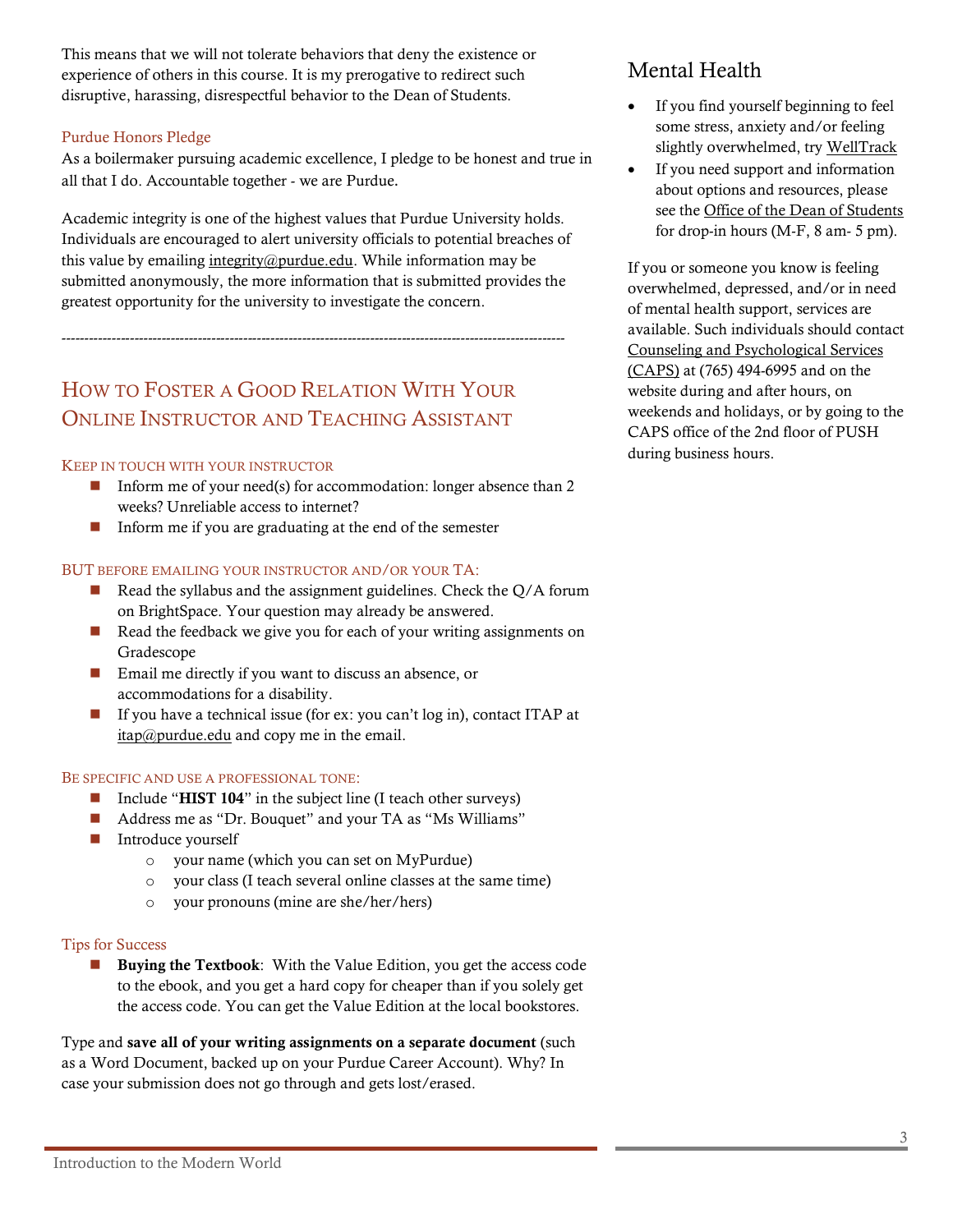# SCHEDULE:

| <b>Date</b>                                                                        | Assignments                                                                                                                                                                                                | Administrative                                                                                                                                                         |
|------------------------------------------------------------------------------------|------------------------------------------------------------------------------------------------------------------------------------------------------------------------------------------------------------|------------------------------------------------------------------------------------------------------------------------------------------------------------------------|
| Week $1(1/19 - 1/22)$ :<br>Meet and Greet +<br>Absolutism and<br>Constitutionalism | Read Syllabus & Chapter 15<br>$\bullet$<br>Complete your ICP activities (W1 Syllabus<br>$\bullet$<br>Quiz, a doodle survey, set your<br>$notifications$ + W1 Quiz Chapter 15 by<br>Friday, noon.           | 1/18: Martin Luther King Jr Day - No<br>class                                                                                                                          |
| Week 2 $(1/25 - 1/29)$ :<br><b>Toward a New Worldview</b>                          | Read Chapter 16<br>$\bullet$<br>Join the W2 Discussion on Zoom (date,<br>$\bullet$<br>time TBD via Doodle)<br>Complete W2 Quiz + W2 Essay by Friday,<br>$\bullet$<br>noon                                  | 1/27: Last Day to register without a late<br>fee                                                                                                                       |
| Week 3 (2/1 - 2/5):<br>The Expansion of Europe                                     | 2/1, 12pm: Make sure that you have<br>$\bullet$<br>submitted your ICP activity (See Week 1)<br>Read Chapter 17<br>$\bullet$<br>Friday, 12pm: W3 Quiz<br>$\bullet$<br>(No W3 Discussion/Essay)<br>$\bullet$ | 2/1: Last Day to Cancel a Course<br>Assignment Without It Appearing On<br>Record                                                                                       |
| Week $4(2/8 - 2/12)$ :<br>Life in the Era of<br><b>Expansion</b>                   | Read Chapter 18<br>$\bullet$<br>W4 Discussion<br>$\bullet$<br>Friday, 12pm: W4 Quiz + W4 Essay                                                                                                             | 2/12: Last Day To Withdraw a Course<br>With a Grade of W or To Add/Modify a<br>Course With Instructor and Advisor<br>Signature                                         |
| Week $5(2/15 - 2/19)$ :<br><b>Revolutions in Politics</b>                          | Read Chapter 19<br>$\bullet$<br>W5 Discussion<br>$\bullet$<br>Friday, 12pm: W5 Quiz + W5 Essay<br>$\bullet$                                                                                                | 2/17: Reading Day                                                                                                                                                      |
| Week $6(2/22 - 2/26)$ :<br>The Revolution in Energy<br>and Industry                | Read Chapter 20<br>$\bullet$<br>W6 Discussion<br>Friday, 12pm: W6 Quiz + W6 Essay                                                                                                                          | 2/22: Last Day For Grade Correction<br>For Fall Semester 2020                                                                                                          |
| Week $7(3/1 - 3/5)$ :<br><b>Ideologies and Upheavals</b>                           | Read Chapter 21<br>$\bullet$<br>W7 Discussion<br>Friday, 12pm: W7 Quiz + W7 Essay<br>$\bullet$                                                                                                             |                                                                                                                                                                        |
| Week $8(3/8 - 3/12)$ :<br>Life in the Emerging Urban<br>Society                    | Read Chapter 22<br>$\bullet$<br>Friday, 12pm: W8 Quiz<br>$\bullet$<br>(No W8 Discussion/Essay)<br>$\bullet$<br>Extra-Credit: Mid-Semester Survey<br>$\bullet$                                              |                                                                                                                                                                        |
| Week 9 $(3/15 - 3/19)$ :<br>The Age of Nationalism                                 | Read Chapter 23<br>$\bullet$<br>W9 Discussion<br>Friday, 12pm: W9 Quiz + W9 Essay                                                                                                                          | 3/18: Reading Day                                                                                                                                                      |
| Week $10(3/22 - 3/26)$ :<br>The West and the World                                 | Read Chapter 24<br>$\bullet$<br>W10 Discussion<br>$\bullet$<br>Friday, 12pm: W10 Quiz + W10 Essay                                                                                                          | 3/22: Last Day to Withdraw from a<br>Course with a W or WF grade<br>3/22: Last Day to Add/Modify a<br>Course With Instructor, Advisor and<br>Department Head Signature |
| Week 11 $(3/29 - 4/2)$ :<br><b>War and Revolution</b>                              | Read Chapter 25<br>$\bullet$<br>W11 Discussion<br>Friday, 12pm: W11 Quiz + W11 Essay<br>$\bullet$                                                                                                          |                                                                                                                                                                        |
| Week $12(4/5 - 4/9)$ : The<br><b>Age of Anxiety</b>                                | Read Chapter 26<br>$\bullet$<br>W12 Discussion<br>Friday, 12pm: W12 Quiz + W12 Essay<br>$\bullet$                                                                                                          |                                                                                                                                                                        |

 $\overline{\phantom{a}}$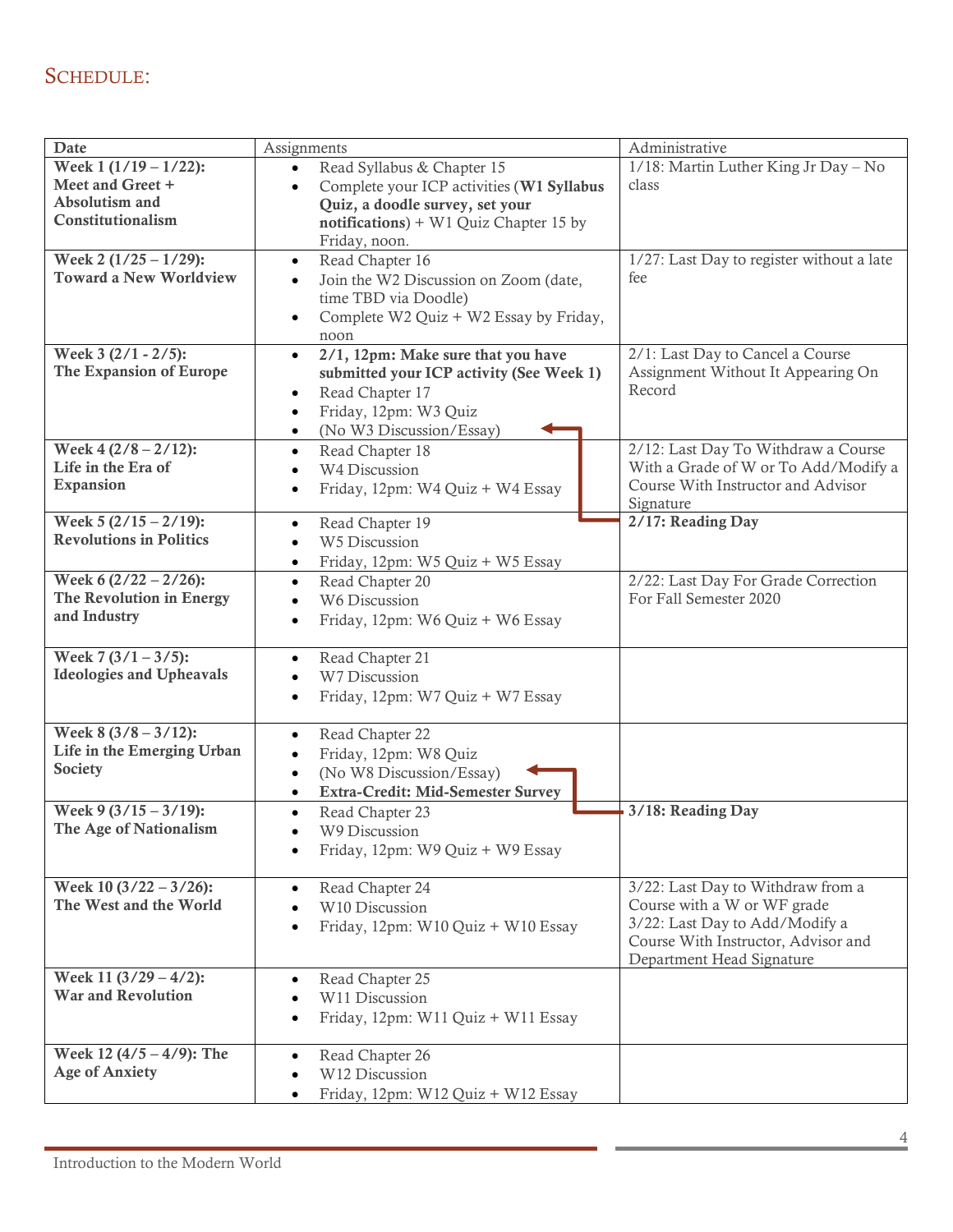| Week 13 $(4/12 - 4/16)$ :<br>Dictatorships and the<br><b>Second World War</b>     | Read Chapter 27<br>W <sub>13</sub> Discussion<br>$\bullet$<br>Friday, 12pm: W13 Quiz + W13 Essay<br>$\bullet$                                                            | 4/13: Reading Day                                                                     |
|-----------------------------------------------------------------------------------|--------------------------------------------------------------------------------------------------------------------------------------------------------------------------|---------------------------------------------------------------------------------------|
| Week $14(4/19 - 4/23)$ :<br><b>Cold War Conflict and</b><br><b>Consensus</b>      | Read Chapter 28<br>$\bullet$<br>Tuesday, 12pm: W14 Quiz<br>(No W14 Discussion/Essay)<br>$\bullet$                                                                        |                                                                                       |
| Week $15(4/26 - 4/30)$ :<br><b>Challenging the Postwar</b><br>Order               | Read Chapter 29<br>(No W15 Discussion/Essay)<br>$\bullet$                                                                                                                |                                                                                       |
| Week $16(5/3 - 5/7)$ : Life<br>in an Age of Globalization,<br>1990 to the Present | Monday 5/3, 12pm: W15 Quiz<br>$\bullet$<br>Read Chapter 30<br>$\bullet$<br>Friday, 12pm: W16 Quiz<br>(No W16 Discussion/Essay)<br><b>Extra-credit: Course Evaluation</b> | 5/1: Classes End<br>$5/3-5/8$ : Final Exams<br>5/8: Semester Ends<br>5/11: Grades Due |

÷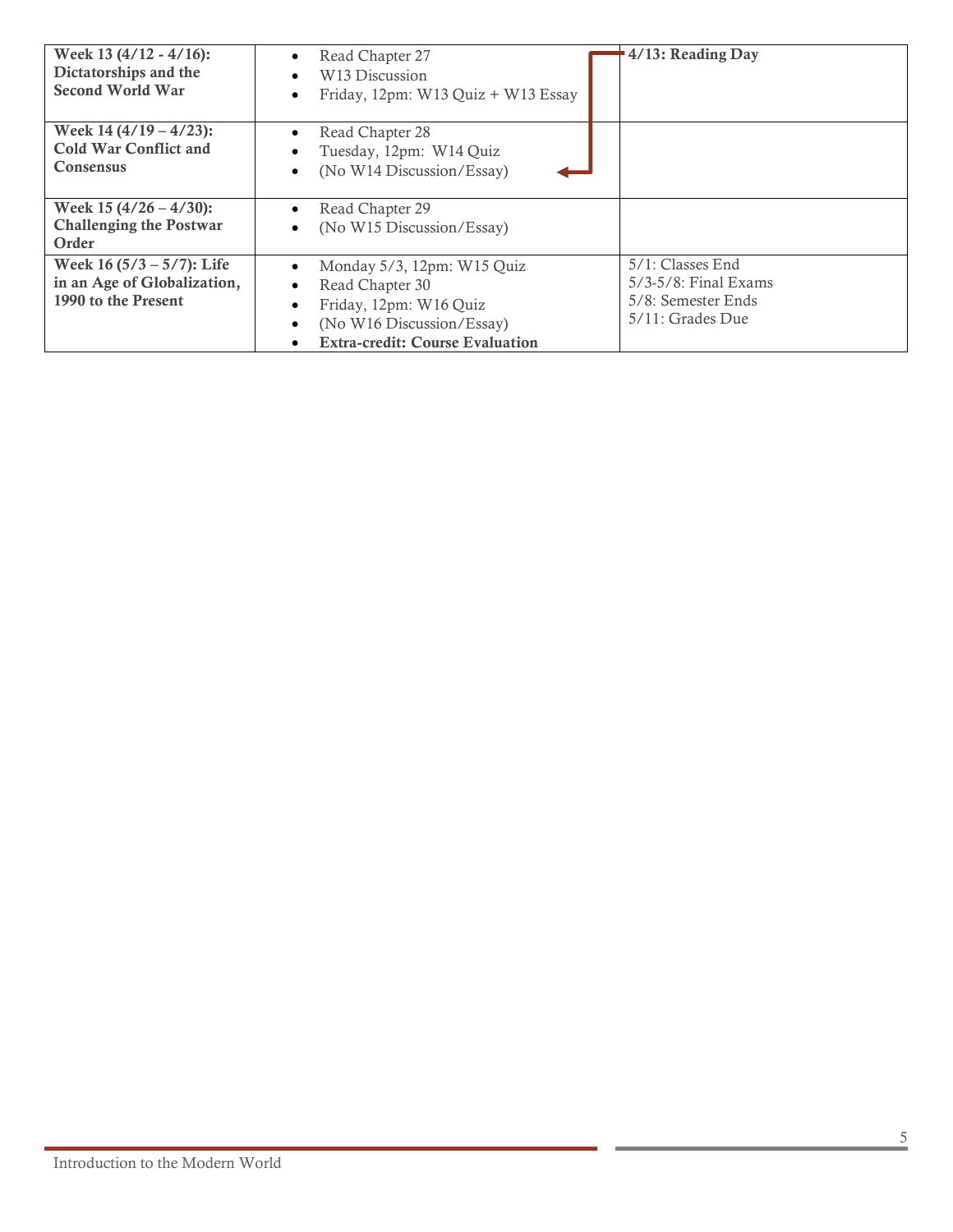# ACADEMIC DISHONESTY

Cheating, plagiarism, and other dishonest practices will be punished as harshly as Purdue University policies allow.

In accordance with Purdue's statement on academic dishonesty, we will report these following activities (starting with the first offense) as academic dishonesty to the Office of the Dean of Students:

- discussing or sharing any part of the quiz with a classmate before the deadline.
- having someone take your quiz on your behalf or taking the quiz under someone else's name.
- having someone else writing your assignment or writing someone else's assignment (including the use of services such as Chegg).
- plagiarizing the assigned readings without proper acknowledgment (with citations)

For the sake of this course, the following will not be considered to be dishonest:

- using your own notes or the e-book during a quiz.
- discussing concepts and ideas you might include in a writing assignment.
- $\Box$  using facts and ideas from a third party (publication, website, etc) as long as it is properly attributed to the third party in your citations and footnotes.

# **PLAGIARISM**

Plagiarism refers to the reproduction of another's words or ideas without proper attribution in your writing assignments. Plagiarism and other forms of academic dishonesty are serious offenses and will be treated as such in this class. You are expected to produce your own work and to accurately cite all materials you have used.

In particular, these actions will be considered to be plagiarism:

- using words and phrases from the textbook/reading material without quotation marks and a page reference after the quote.
- using ideas, concepts, or definitions from the textbook without a page reference at the end of the sentence.
- paraphrasing too close to the original text (even with a reference)
- using words or ideas from another source without proper references in a footnote.

# EXAMPLES OF PLAGIARISM

## Case # 1: "Blatant Plagiarism"

Student's text: Diderot believed that humans should be free from the vices of civilized society.

Textbook: "The character's praise for his own culture allows Diderot to express his Enlightenment idealization of "natural man," free from the vices of civilized societies." (*Understanding Western Societies*, p. 508)

# Repercussions for Academic Dishonesty:

See list of offenses on the left.

## Repercussions for Plagiarism:

 $1<sup>st</sup>$  offense = 0 on the assignment for the following cases:

- Ouoted from the textbook or from another source without quotation marks or page numbers
- Paraphrased the textbook or another source without proper references in a footnote
- Provided an incomplete citation that made it impossible for the reader to track down the source
- $2<sup>nd</sup>$  offense = 0 on the assignment + report to the Dean of Students.
	- Ouoted from the textbook or from another source without quotation marks or page numbers
	- Paraphrased the textbook or another source without proper references in a footnote
	- Provided an incomplete citation that made it impossible for the reader to track down the source

# Citation Style for History:

## Chicago Manual of Style

http://www.chicagomanualofstyle.org/ home.html